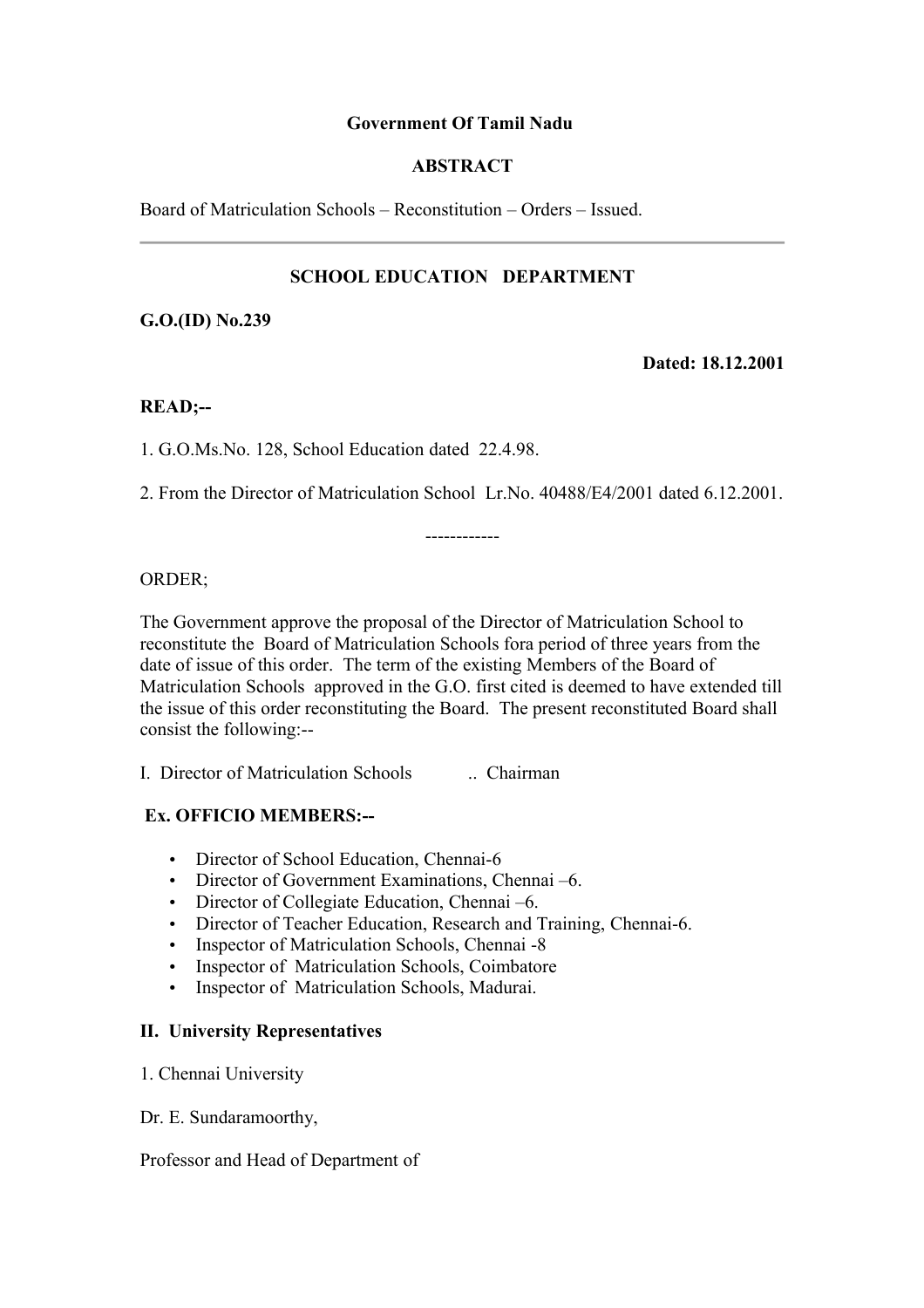## Tamil Literature, Chennai University.

2. Bharathiyar University, Coimbatore Dr. R. Ananthasayanam, Professor and Head of Department, Educational Technology, Bharathiyar University, Coimbatore. 3. Madurai Kamaraj University

Thiru K. Chidambaram,

Registrar in-charge, Madurai Kamaraj University,

Madurai 625 021.

### **III. Representatives of the Government of Pondicherry**

Director of Public Instructions Pondicherry or his nominee .

IV. Nominated Members to represent Managements of Matriculation Schools

1. Tmt. S. Premalatha, M.A., M.Ed.,

Correspondent,

Mahatma Gandhi Matriculation Higher Secondary School, Madurai District.

2. Thiru C. Venkatachalapathy,

Correspondent,

Rockfort Matriculation Higher Secondary School,

Trichirapalli.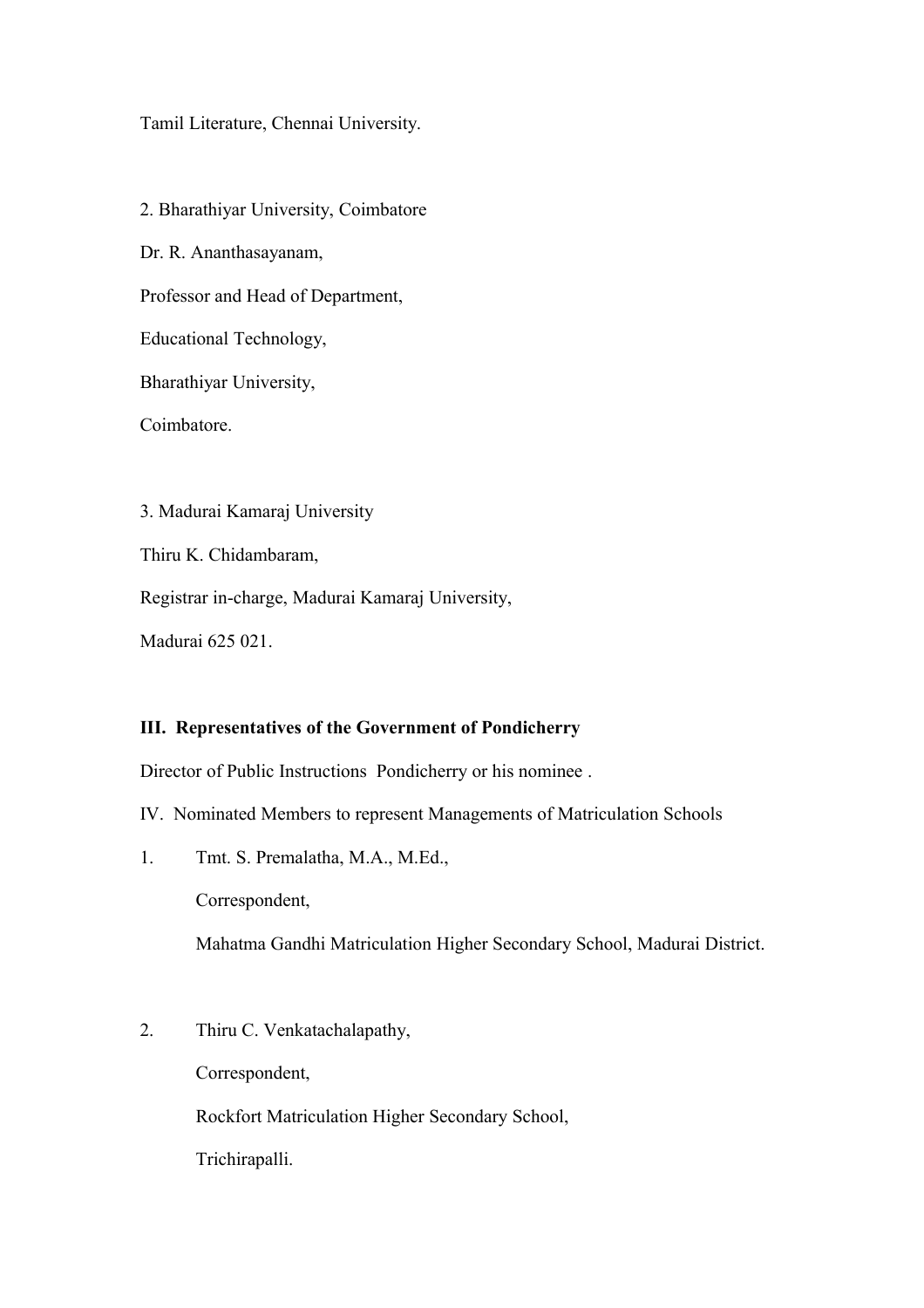3. Tmt. Hema Anandalal,

 Kids Oxford Matriculation Higher Secondary School, Kuzhithurai, Kanyakumari District.,

# **V. Nominated Members to represent Head of Matriculation Schools**

1. Dr. R.M. Muthiah Sakthi,

 Principal, St. Pauls Matriculation Higher Secondary School, Mannurpet, Chennai 600 050.

2. Fr. Benjamin,

 Principal, Don Bosco Matriculation Higher Secondary School, Chennai

3. Thiru C. Natarajan, M.Sc., B.Ed., Principal, Kongu Vellalar Matriculation Higher Secondary School, Karumathampatti, Coimbatore.

### **VI. Nominated Members to represent Matriculation School Teachers**

1. Tmt. Usha, M.com., B.Ed.,

 G.K.D. Matriculation Higher Secondary School, Periyanaickenpalayam Coimbatore.

2. Tmt. Premila, M.Sc., B.Ed.,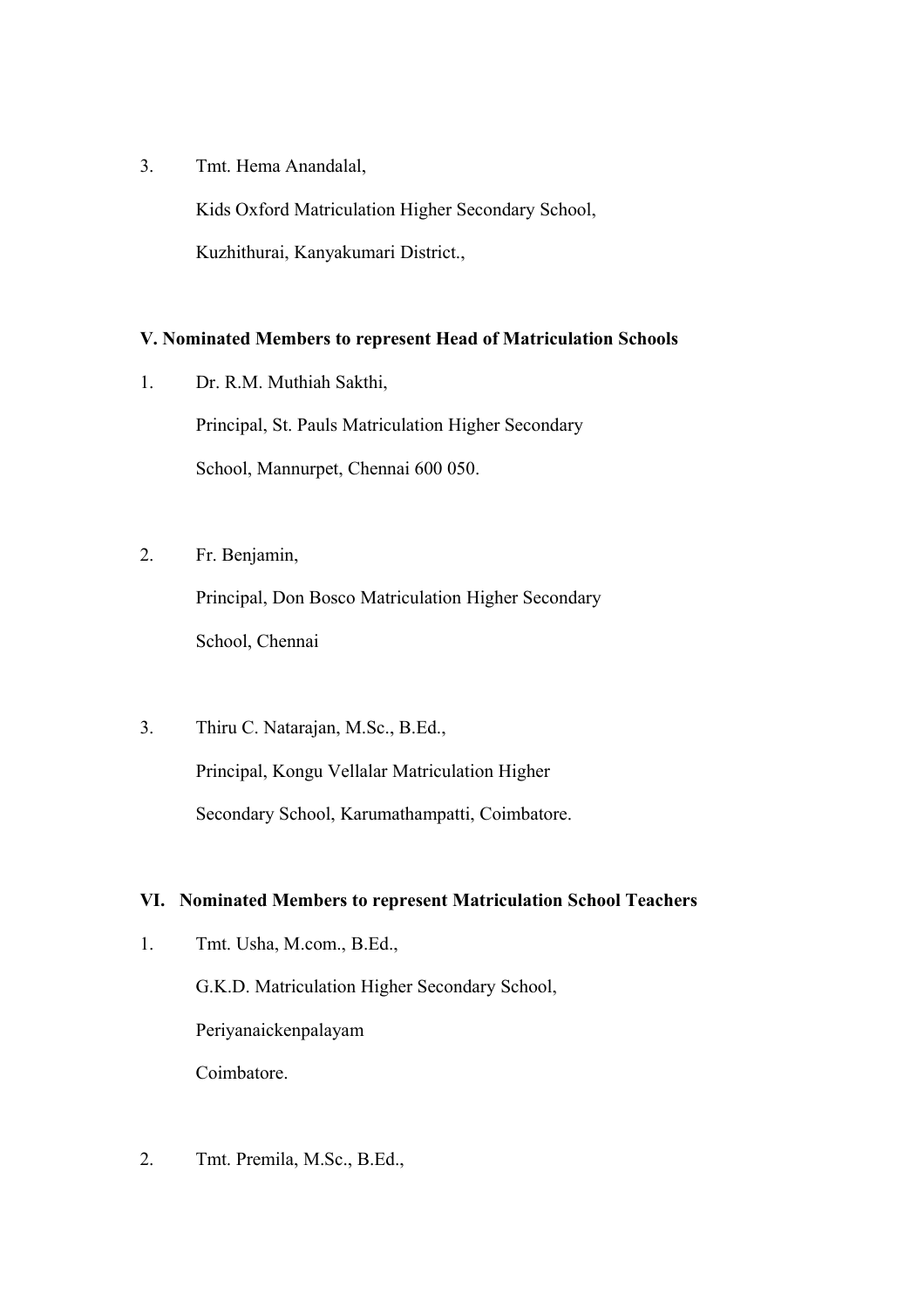Albumin Matriculation Higher Secondary School, Ayyampettai, Thanjavur.

3. Najma Nasreen, M.Sc., B.Ed., Crescent Matriculation Higher Secondary School, Chennai 600 006.

# **VII. Nominated Members to represent Special Interests**

- 1. Dr. R. Jagnnathan, M.Sc., Ph.D., Parent of the student, Jaigopal Garodia Hindu Vidyalaya Matriculation Higher Secondary School, Chennai –33.
- 2. Thiru. N. Vijayan, M.A., M.Ed., A.M.I.E., B.L., Principal, Zion Matriculation Higher Secondary School,, Selaiyur, Chennai –73.
- 3. Sister Leena D' Souza,

Principal,

Rosary Matriculation Higher Secondary School,

Mylapore, Chennai –4.

2. The terms and conditions and function of the reconstituted Board of Matriculation Schools will be as follows:--

# **I. Term of Office**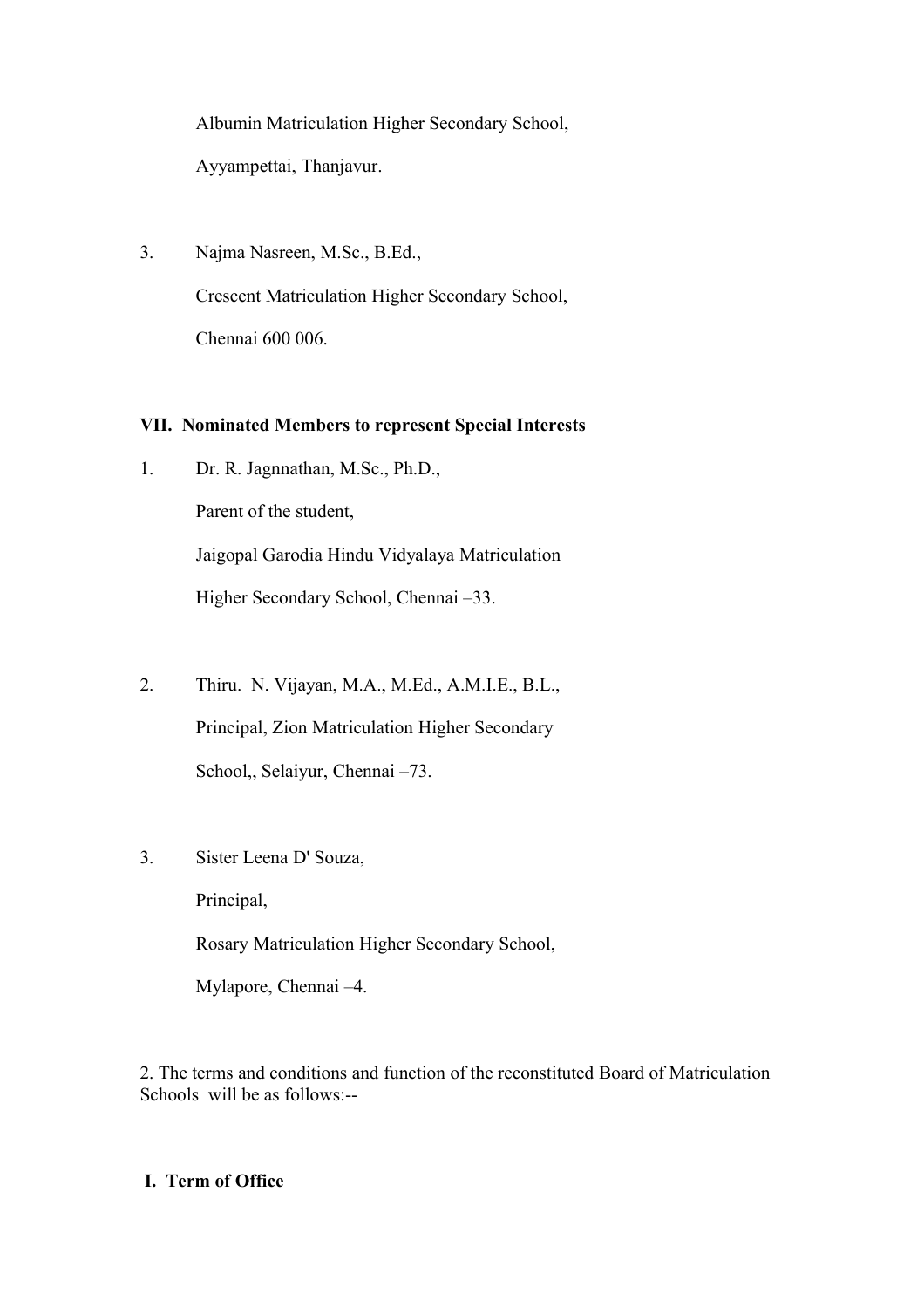The members will hold office for a period of 3 years and shall be eligible for reappointment. The Government shall however remove any person from his office as member of the Board at any time without assigning any reasons.

## II. Conditions of Membership

No member of the Board shall accept any examinership or paper setting work in connection with any examination run by the Department of Government Examinations for Matriculation Schools during the term of membership.

### III. Functions:-

The Board is an Advisory Board. It shall advise the Director of Matriculation Schools in this State, from time to time on all matters referred to it and on matters relating to Matriculation Education.

IV. The Board shall be consulted

- On the courses of study syllabus and Text Books for Matriculation Schools.
- On various academic matters that the Director of Matriculation Schools wants to bring to the Board for discussion and advice.
- The Board shall meet at least twice in a year but as often as summoned by the Director of Matriculation Schools.

V. The Director of Matriculation Schools who is the Chairman of the Board shall constitute separate committees for any specific purpose or to be any expert advice on such matters like.

- Training of courses of study and preparation of syllabi.
- Prescription of text books.
- Framing rules for the conduct of its business, the constitution and function of its committees, award of certificates etc., and
- On any other matter, the Director of Matriculation Schools requires expert guidance.

3. The Government direct, that the Board of Matriculation Schools be classified as First Class committee (under Tamil Nadu Manual of Special Pay and Allowance) for purpose of allowing Traveling Allowance and Daily Allowance to the non-official members and that the Director of Matriculation Schools shall be the authority to countersign the Traveling Allowance bills of the members of the Board.

(BY ORDER OF THE GOVERNOR)

# **V.K. SUBBURAJ, SECRETARY TO GOVERNMENT.**

**To**

The Director of Matriculation Schools, Chennai –600 006.